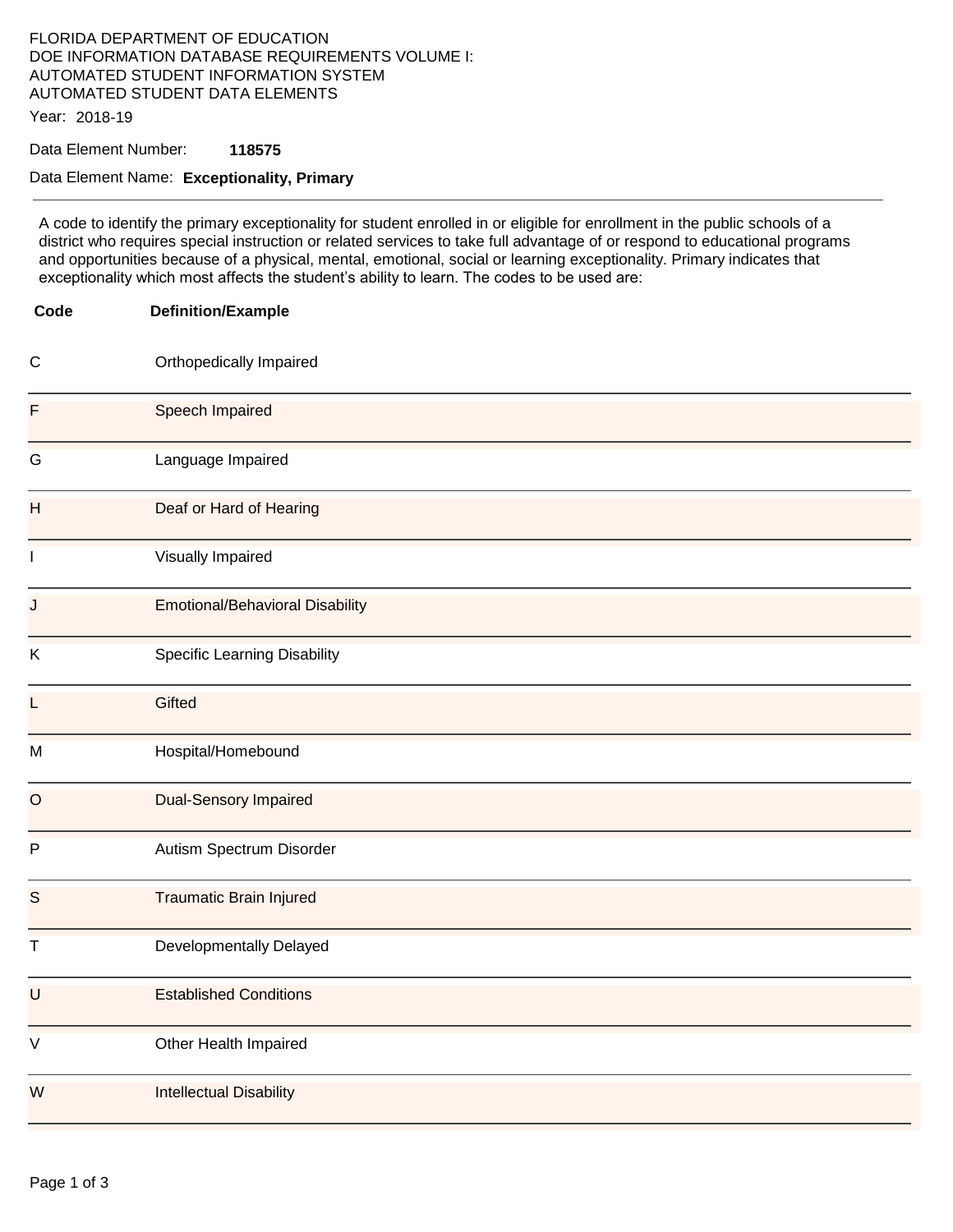Data Element Number: **118575** 

#### Data Element Name: **Exceptionality, Primary**

Z Not Applicable

Historical Notes:

1995-96 Code R was collapsed into Code H. 2007-08 Code Q was collapsed into Code J [s. 1003.01(3)(a), Florida Statutes]. 2008-09 Codes A, B, and N were collapsed into Code W [s. 1003.01(3)(a), Florida Statutes].

| Length:               | 1          |  |
|-----------------------|------------|--|
| Data Type:            | Alphabetic |  |
| Year Implemented:     | 9495       |  |
| State Standard:       | Yes        |  |
| Use Types:            |            |  |
| State Reporting:      | Yes        |  |
| Local Accountability: | Yes        |  |
| <b>FASTER:</b>        | Yes        |  |
|                       |            |  |

Migrant Tracking: No **Required Grades:** PK-12, Adult

#### **Programs Required:**

Exceptional Student Education

Workforce Development

### **Formats Required:**

Exceptional Student DB9 23x

WDIS Student Demographic Information DB9 46x

#### **Surveys Required:**

- Survey 1 Yes
- Survey 2 Yes
- Survey 3 Yes
- Survey 4 Yes
- Survey 5 Yes
- Survey F Yes
- Survey W Yes
- Survey S Yes
- Survey G Yes
- Survey X Yes

### **Appendixes:**

None